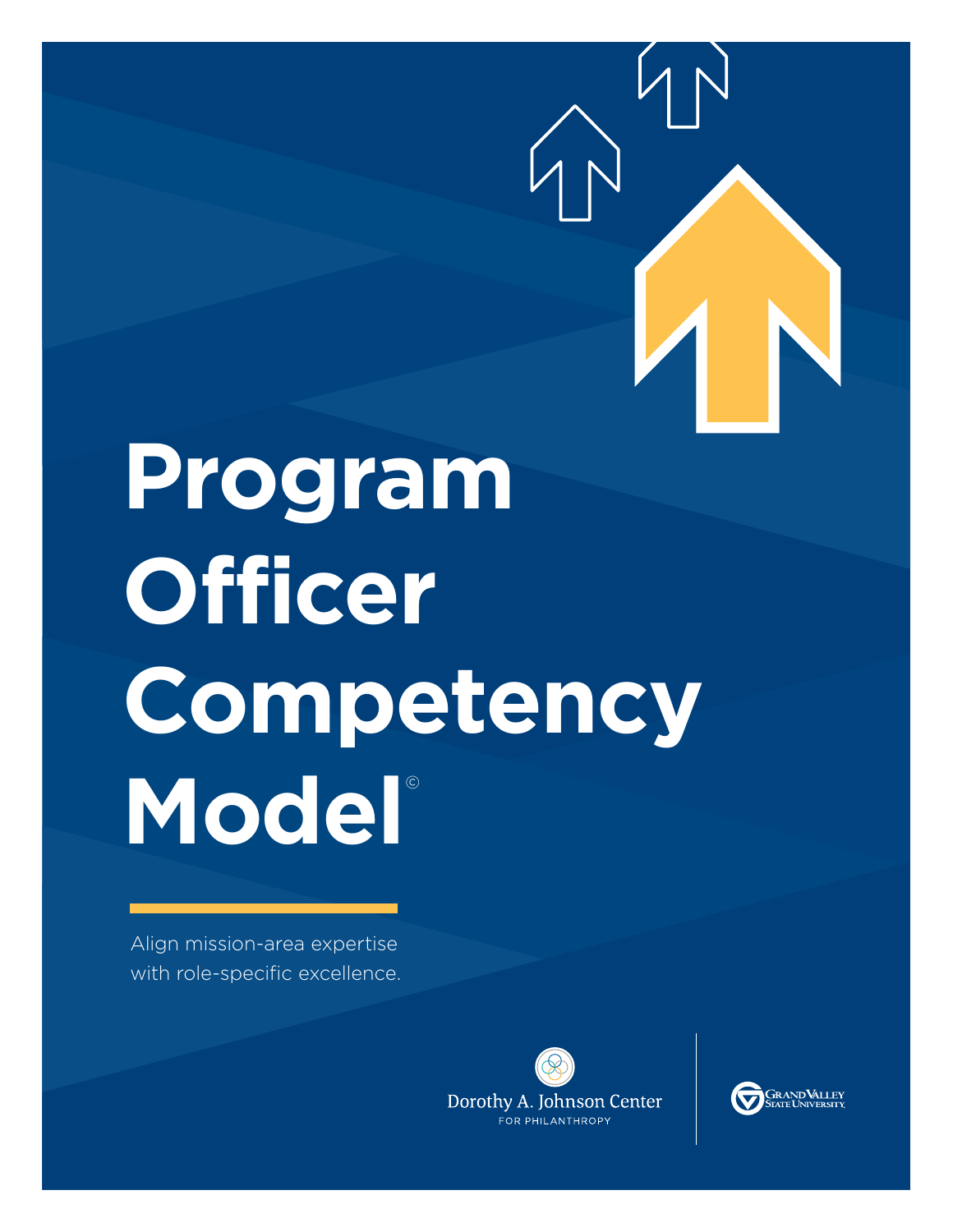### **Dorothy A. Johnson Center for Philanthropy**

The Dorothy A. Johnson Center for Philanthropy at Grand Valley State University was established in 1992 with support from the W.K. Kellogg Foundation. Our mission is to be a global leader in helping individuals and organizations understand, strengthen, and advance philanthropy, resulting in a smart, adaptive sector that helps create strong, inclusive communities.

We put research to work with and for professionals across the country and the world. Through professional education offerings; research, evaluation, and consulting services; and bold thinking to advance the field, we support a philanthropic ecosystem defined by effective philanthropy, strong nonprofits, and informed community change.

### **Acknowledgments**

Developing the Program Officer Competency Model was a relay race. Former Johnson Center Project Manager Michael Pratt, with support from former Program Manager Liz Gordillo and current Program Associate Emily Brenner, poured through job descriptions, conducted a literature review, and convened focus groups to get to the first draft of the model. Some of this initial work was supported by the David and Lucile Packard Foundation, and Grantmakers for Effective Organizations provided a forum for initial conversations.

Current Program Manager Carol Glanville provided leadership to pick up where Michael left off, working with Director of Learning Services Leslie Starsoneck and Emily Brenner to refine and validate the model, conduct focus groups, and create the final version. Web Developer Brian Herron, Marketing and Communications Manager Karen Hoekstra, and Director of Communications and Engagement Tory Martin were responsible for taking the completed product and moving it into an interactive format, creating a downloadable version, and supporting awareness and uptake within the philanthropic sector.

The Johnson Center is grateful to the many team members, past and present, and fieldwide partners who contributed their professional knowledge and lived experiences to this work.



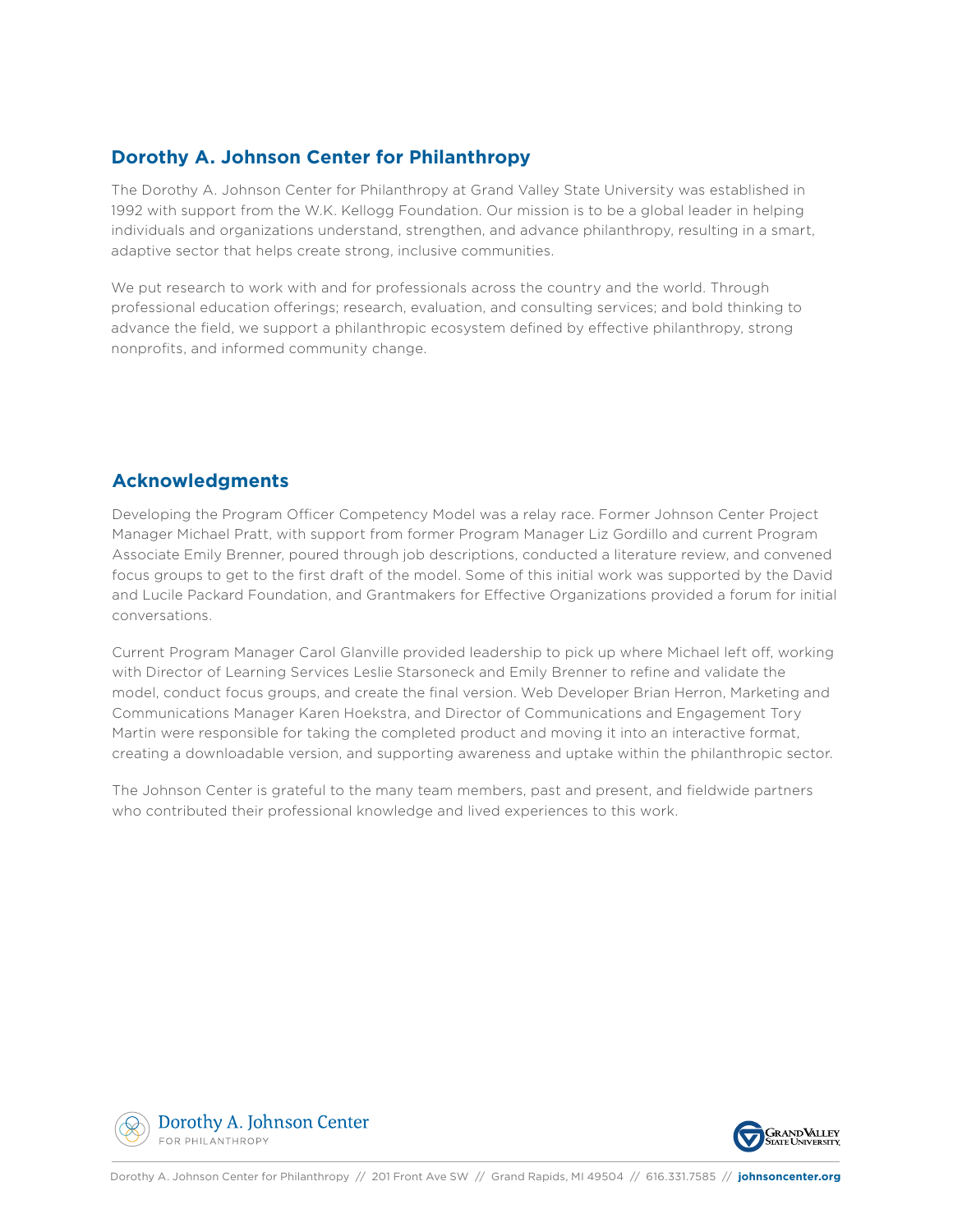## **Program Officer Competency Model©**

### Chart a path toward transformative grantmaking and trust-based relationships.

Foundation program officers play a critical, nuanced role at the intersection of resources, strategies, and stakeholders. The Program Officer Competency Model captures this complexity. Development of the model included an analysis of more than 100 job descriptions, a review by competency model experts, and the input of nine focus groups with grantmakers and nonprofit leaders to determine and define the essential competencies of the program officer role.

This model elevates the importance of demonstrating core KSAOs over the holding of traditional credentials and formal networks — all in the service of supporting professional and personal fulfillment.

- Current and prospective program officers: Use the model to check in on and advance your own learning and proficiency.
- Hiring managers: Adopt competency-based hiring practices by utilizing the model in position descriptions, interviews, and hiring.
- Leadership: Amp up your grantmaking strategies by ensuring your team has the skills and knowledge they need to succeed.

We encourage you to use, adapt, and share this model to map your professional journey, structure position descriptions, design training programs, and so much more.

### Interested in learning more? Let's talk.

The Johnson Center offers a variety of competency-based professional development — open courses, private courses for organizations and networks, and fully customized programs — to support you and your team.

Do you have questions about competency models or training opportunities? We're here to help. Give us a call at (616) 331-7585 or email jcp@gysu.edu to get started.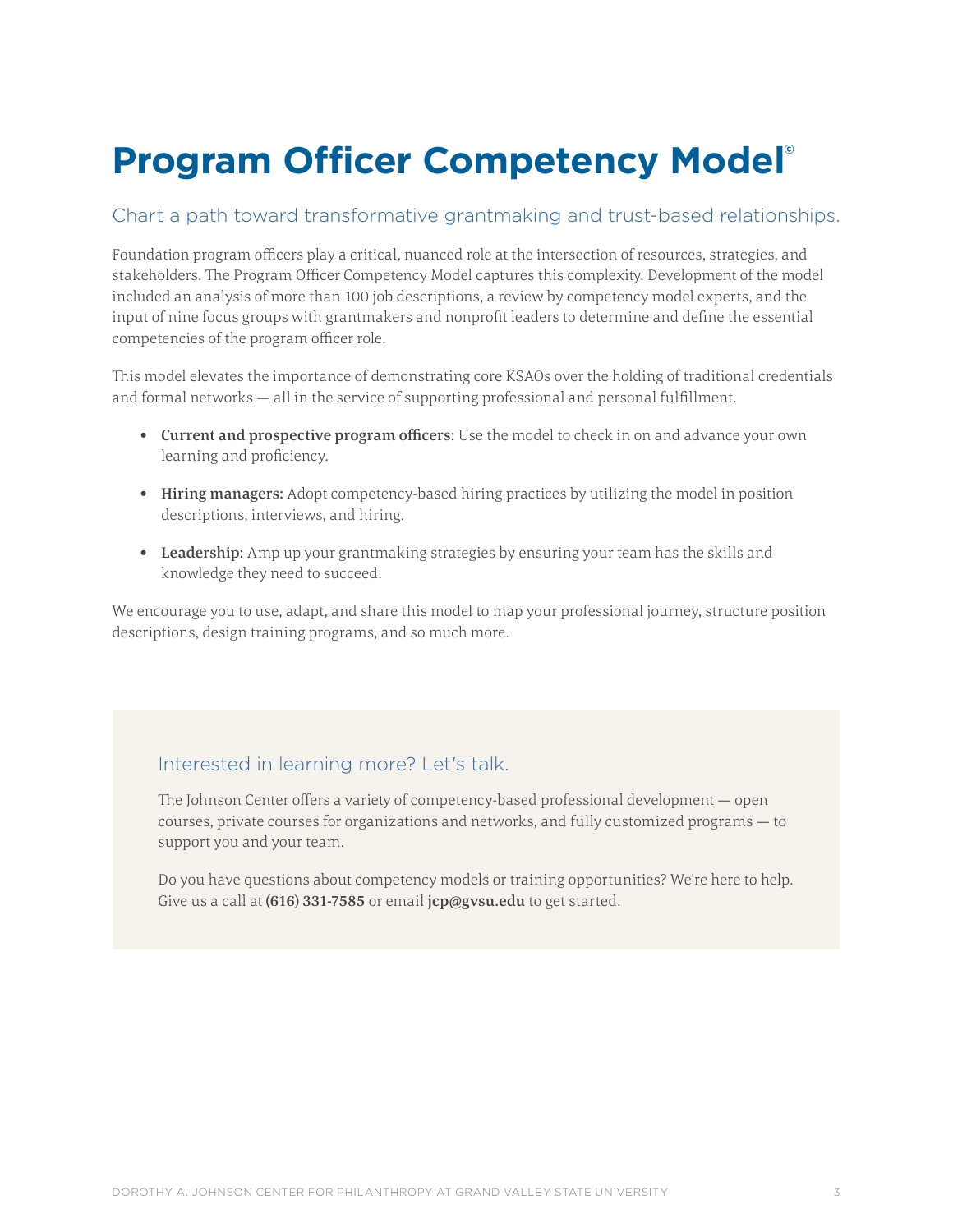### **Definitions & Terminology**

| <b>Competencies</b>         | The knowledge, skills, abilities, and other characteristics (KSAOs) that<br>are required for effective performance in a particular job or profession.           |
|-----------------------------|-----------------------------------------------------------------------------------------------------------------------------------------------------------------|
| <b>Competency Model</b>     | A collection of competencies that are relevant to performance in a<br>particular job, job family, or functional area.                                           |
| <b>Competency Diagram</b>   | A graphic or visualization that summarizes the model to enable users<br>to understand the features and connections of the model.                                |
| <b>Competency Dimension</b> | A cluster of closely related competencies.                                                                                                                      |
| <b>Sub-competencies</b>     | The competencies that comprise or are related to connected to a<br>particular competency.                                                                       |
| <b>Behaviors</b>            | The observable activities demonstrated by individuals proficient in<br>a particular competency.                                                                 |
| <b>Stakeholder Groups</b>   | Partners, grantees, communities, foundation management and<br>governance, individuals, and community groups impacted by the<br>work/investment of a foundation. |

*Sources: Campion et al., 2011; Shippmann et al., 2000*

### **Competency Dimensions**

In our model, there are three major sets of competencies, plus a fourth set of cross-cutting competencies that show up across the other three major areas:

| <b>Cross-Cutting</b>                 | <b>Relationships &amp;</b><br><b>Field-Building</b> | <b>Proposals &amp;</b><br><b>Due Diligence</b> | <b>Strategy, Evaluation,</b><br>and Learning    |
|--------------------------------------|-----------------------------------------------------|------------------------------------------------|-------------------------------------------------|
| Inclusive Practice                   | Communication                                       | Proposal Solicitation,<br>Review, and Analysis | <b>Strategy Development</b><br>& Implementation |
| Grantmaking<br>Philosophy & Approach | Collaboration                                       | <b>Risk Management</b>                         | <b>Evaluation Design</b><br>& Management        |
| <b>Analytical Thinking</b>           | Grantee-Grantmaker<br>Relationships                 | <b>Financial Analysis</b>                      | Sharing Learning                                |
| Ethics &<br>Accountability           | <b>Grantee Capacity</b><br><b>Building</b>          | Organizational<br>Assessment                   | Monitoring<br>& Reporting                       |
| Advancing Learning                   | Sector Knowledge                                    | <b>Power Dynamics</b>                          |                                                 |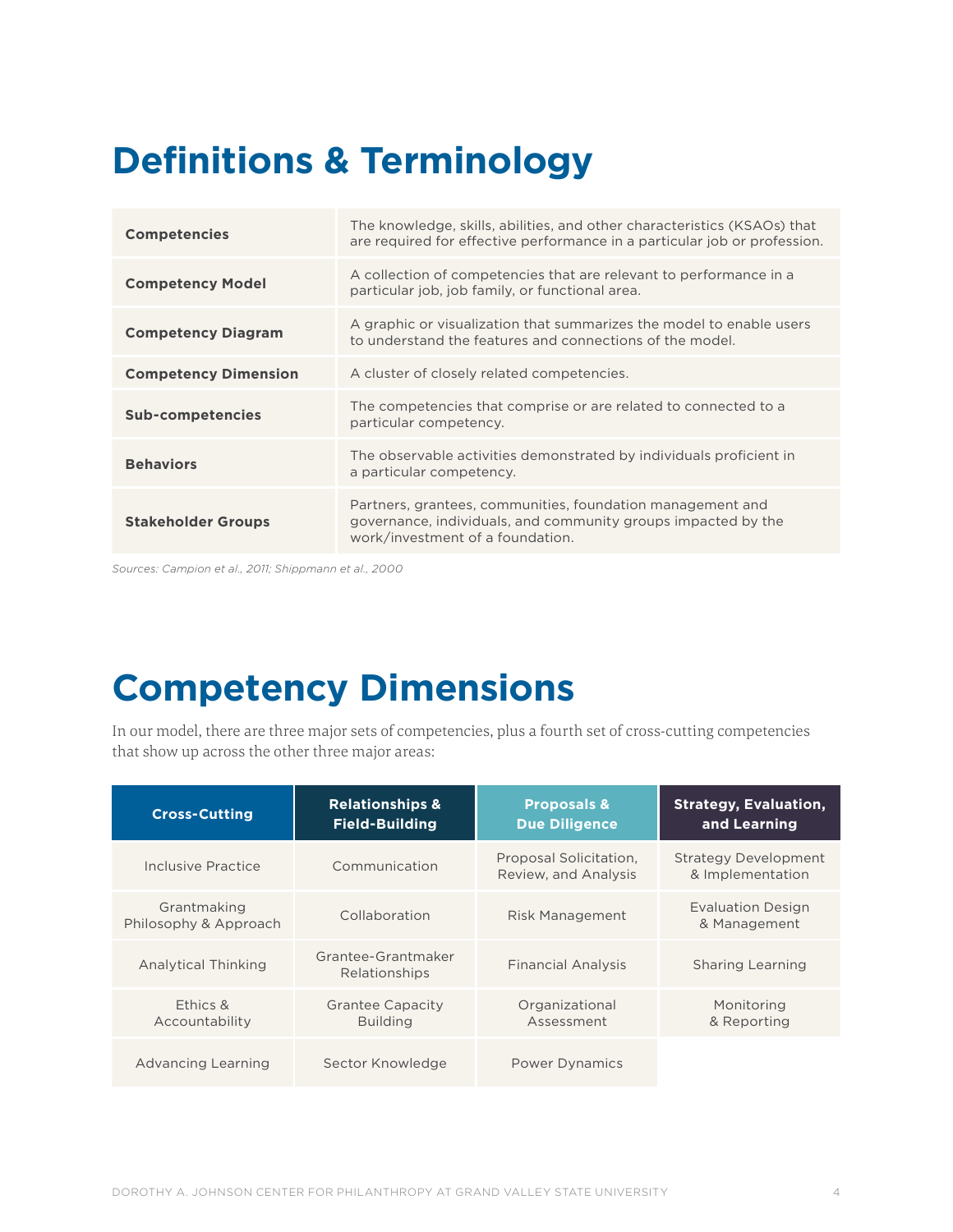### DIMENSION 1:

### **Cross-Cutting**

From inclusive practice to strategic thinking, these five cross-cutting competencies represent the professional skills and knowledge program officers need to be successful across all aspects of their work.

| <b>Inclusive Practice</b>                                                                                                                                                                               |                                                                                                                                                                                                                                                                                                                                                                                                                                                                                                                                                                                                                                                                                                                                                                                                                                    |  |
|---------------------------------------------------------------------------------------------------------------------------------------------------------------------------------------------------------|------------------------------------------------------------------------------------------------------------------------------------------------------------------------------------------------------------------------------------------------------------------------------------------------------------------------------------------------------------------------------------------------------------------------------------------------------------------------------------------------------------------------------------------------------------------------------------------------------------------------------------------------------------------------------------------------------------------------------------------------------------------------------------------------------------------------------------|--|
| <b>DEFINITION</b>                                                                                                                                                                                       | <b>BEHAVIORS</b>                                                                                                                                                                                                                                                                                                                                                                                                                                                                                                                                                                                                                                                                                                                                                                                                                   |  |
| The routine practice<br>of intentionally<br>including diverse<br>stakeholders and<br>perspectives,<br>fairly and equally,<br>throughout the<br>grantmaking cycle,<br>both internally and<br>externally. | Recognizes the benefits of inclusive practice.<br>Exhibits awareness of and addresses one's own filters, privileges, biases,<br>and cultural preferences.<br>Employs a diversity, equity, and inclusion lens to assess the foundation's<br>policies, practices, and activities both internally and externally<br>Builds relationships within and between stakeholder groups through<br>inclusive behavior.<br>• Identifies, partners, and leverages relationships with external stakeholders<br>to accurately represent and respond to diverse perspectives.<br>• Identifies characteristics of implicit and explicit bias and employs strategies to<br>effectively respond to them.<br>• Actively seeks to create the conditions for inclusion.<br>Integrates principles of diversity and inclusion in all aspects of one's role. |  |

| <b>Grantmaking Philosophy &amp; Approach</b>                                                                                                       |                                                                                                                                                                                                                                                                                                                                                                                                                                                                                                                                                                                                                                                                                                                                                                                                                                                                                                             |  |
|----------------------------------------------------------------------------------------------------------------------------------------------------|-------------------------------------------------------------------------------------------------------------------------------------------------------------------------------------------------------------------------------------------------------------------------------------------------------------------------------------------------------------------------------------------------------------------------------------------------------------------------------------------------------------------------------------------------------------------------------------------------------------------------------------------------------------------------------------------------------------------------------------------------------------------------------------------------------------------------------------------------------------------------------------------------------------|--|
| <b>DEFINITION</b>                                                                                                                                  | <b>BEHAVIORS</b>                                                                                                                                                                                                                                                                                                                                                                                                                                                                                                                                                                                                                                                                                                                                                                                                                                                                                            |  |
| The knowledge and<br>understanding of<br>the approaches,<br>philosophies, and<br>strategies which<br>guide and inform the<br>grantmaking practice. | Demonstrates an understanding of the various grantmaking philosophies<br>$\bullet$<br>and approaches.<br>Identifies and evaluates how the philosophy of a foundation is reflected in<br>$\bullet$<br>the mission, strategy, culture, approach, funding, programming, etc., of an<br>organization.<br>Recognizes how one's foundation favors particular grantmaking philosophies<br>and approaches based on actual practice.<br>Evaluates the strengths, weaknesses, and overall effectiveness of various<br>$\bullet$<br>grantmaking philosophies and approaches relative to a given project.<br>Recognizes the impact of particular grantmaking philosophies and approaches<br>$\bullet$<br>on stakeholder groups.<br>• Advocates for approaches and practices that are appropriately aligned to the<br>size, infrastructure, history, systemic challenges, and organizational capacity of<br>the grantee. |  |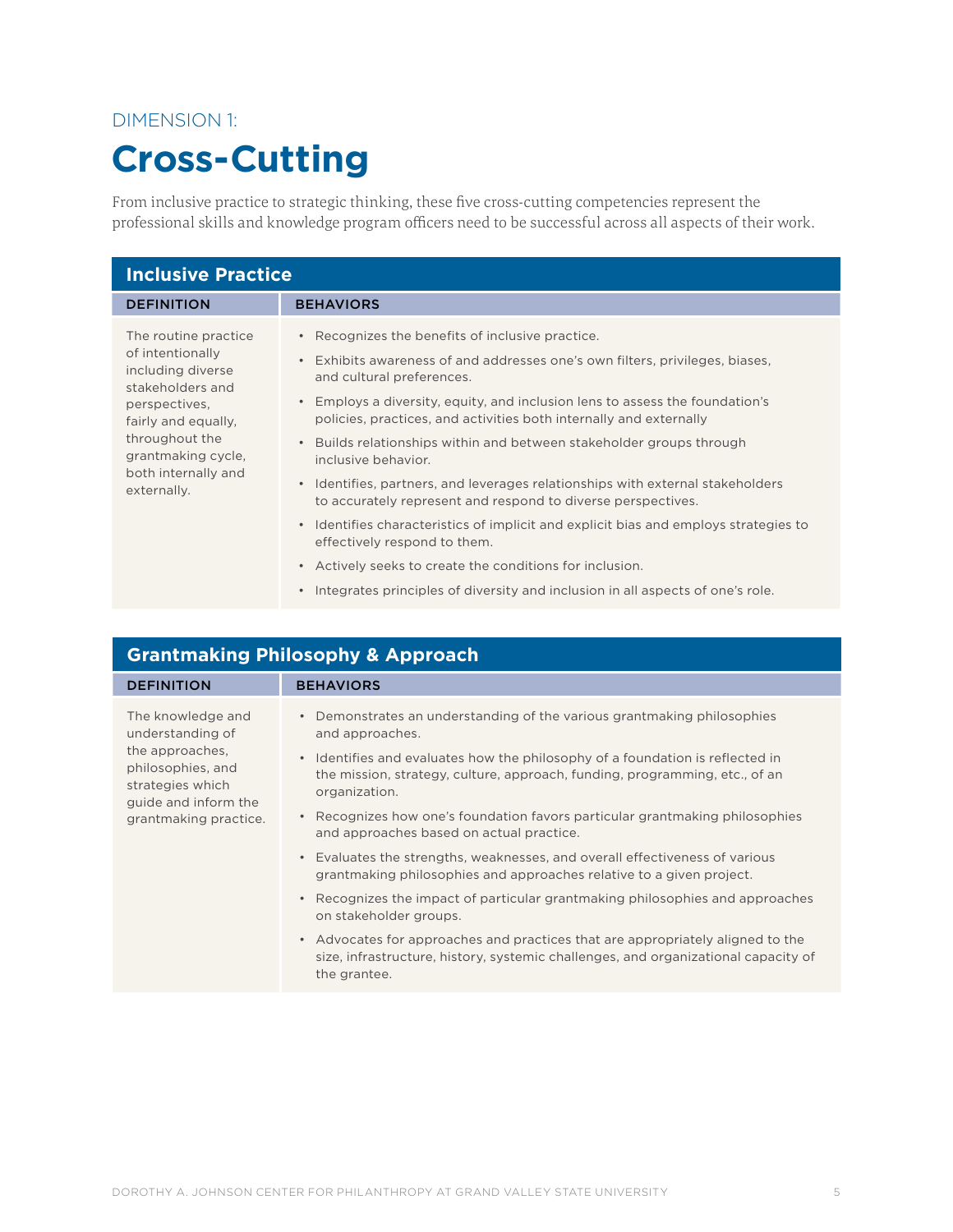| <b>Analytical Thinking</b>                                                                                                                                                                                                                                                                          |                                                                                                                                                                                                                                                                                                                                                                                                                                                                                                                                                                                                                                                                                                                                                                                                                                                                                                                                                                                                                                                                                                                                                                          |  |
|-----------------------------------------------------------------------------------------------------------------------------------------------------------------------------------------------------------------------------------------------------------------------------------------------------|--------------------------------------------------------------------------------------------------------------------------------------------------------------------------------------------------------------------------------------------------------------------------------------------------------------------------------------------------------------------------------------------------------------------------------------------------------------------------------------------------------------------------------------------------------------------------------------------------------------------------------------------------------------------------------------------------------------------------------------------------------------------------------------------------------------------------------------------------------------------------------------------------------------------------------------------------------------------------------------------------------------------------------------------------------------------------------------------------------------------------------------------------------------------------|--|
| <b>DEFINITION</b>                                                                                                                                                                                                                                                                                   | <b>BEHAVIORS</b>                                                                                                                                                                                                                                                                                                                                                                                                                                                                                                                                                                                                                                                                                                                                                                                                                                                                                                                                                                                                                                                                                                                                                         |  |
| The ability to identify,<br>gather, evaluate,<br>interpret and<br>synthesize relevant<br>data from a variety<br>of sources in order to<br>clarify fundamental<br>elements, anticipate<br>complexities,<br>and respond to<br>ambiguities in<br>problem solving,<br>planning, and<br>decision making. | • Expresses and exhibits being motivated by curiosity and committed to the value<br>of evidence.<br>Discovers and examines the interdependence of discrete elements within a<br>$\bullet$<br>system through the use of thoughtful, probing questions.<br>• Employs an iterative process of data-driven, outcomes-based planning, problem<br>solving, and decision making.<br>• Identifies and selects inclusive and appropriate research techniques to gather<br>relevant data and discover ambiguities.<br>• Collaborates with and across stakeholder groups to identify variables that<br>influence outcomes, clarify context, and determine appropriate, reasonable, and<br>viable outcomes.<br>• Considers "what-if" scenarios to think through alternative strategies, courses of<br>action, and consequences.<br>• Synthesizes and reports process, findings, and conclusions in a clear, timely,<br>ongoing, and appropriate manner to stakeholders and partners.<br>• Organizes and synthesizes findings to eliminate extraneous information in<br>decision making.<br>• Translates the foundation's vision, mission, and goals into clear plans and<br>actions. |  |
|                                                                                                                                                                                                                                                                                                     |                                                                                                                                                                                                                                                                                                                                                                                                                                                                                                                                                                                                                                                                                                                                                                                                                                                                                                                                                                                                                                                                                                                                                                          |  |

| <b>Ethics &amp; Accountability</b>                                                                                                                                                                                   |                                                                                                                                                                                                                                                                                                                                                                                                                                                                                                                                                                                                                                                                                                                                                                                                                                                                                                                                                                                                                                                                                                                                                                                                                                                                                                                                                 |
|----------------------------------------------------------------------------------------------------------------------------------------------------------------------------------------------------------------------|-------------------------------------------------------------------------------------------------------------------------------------------------------------------------------------------------------------------------------------------------------------------------------------------------------------------------------------------------------------------------------------------------------------------------------------------------------------------------------------------------------------------------------------------------------------------------------------------------------------------------------------------------------------------------------------------------------------------------------------------------------------------------------------------------------------------------------------------------------------------------------------------------------------------------------------------------------------------------------------------------------------------------------------------------------------------------------------------------------------------------------------------------------------------------------------------------------------------------------------------------------------------------------------------------------------------------------------------------|
| <b>DEFINITION</b>                                                                                                                                                                                                    | <b>BEHAVIORS</b>                                                                                                                                                                                                                                                                                                                                                                                                                                                                                                                                                                                                                                                                                                                                                                                                                                                                                                                                                                                                                                                                                                                                                                                                                                                                                                                                |
| The practice of<br>identifying, assessing,<br>and acting on ethical<br>issues, duties, and<br>obligations related<br>to foundation work<br>so as to maintain<br>the integrity of the<br>organization and<br>oneself. | Demonstrates an understanding of the significance of ethics to the philanthropic<br>$\bullet$<br>sector.<br>Recognizes how ethics and accountability issues and principles impact<br>$\bullet$<br>stakeholder groups.<br>• Knows to whom and for what foundations are accountable, internally and<br>externally, and how that accountability impacts foundation work.<br>Recognizes and adheres to ethical standards as set forth by the foundation.<br>$\bullet$<br>Identifies, analyzes, and evaluates internal (i.e., mission, donor intent) and<br>$\bullet$<br>external (i.e., legal, stakeholder impact) factors in resolving ethical dilemmas.<br>• Acknowledges and analyzes complexity and sources of uncertainty when<br>evaluating the ethical dimensions of a situation.<br>• Routinely engages in activities that demonstrate a dedication to commonly held<br>values and behaviors (i.e., commitment beyond self, openness and honesty, etc.).<br>• Exhibits self-awareness of privileges, biases, and cultural preferences and how<br>they manifest within one's own ethical behaviors.<br>• Recognizes the moral temptations present in the field of philanthropy and<br>employs appropriate strategies to overcome those.<br>Employs strategies to ensure timely, professional, empathic communication<br>$\bullet$<br>habits. |

**Ethics & Accountability**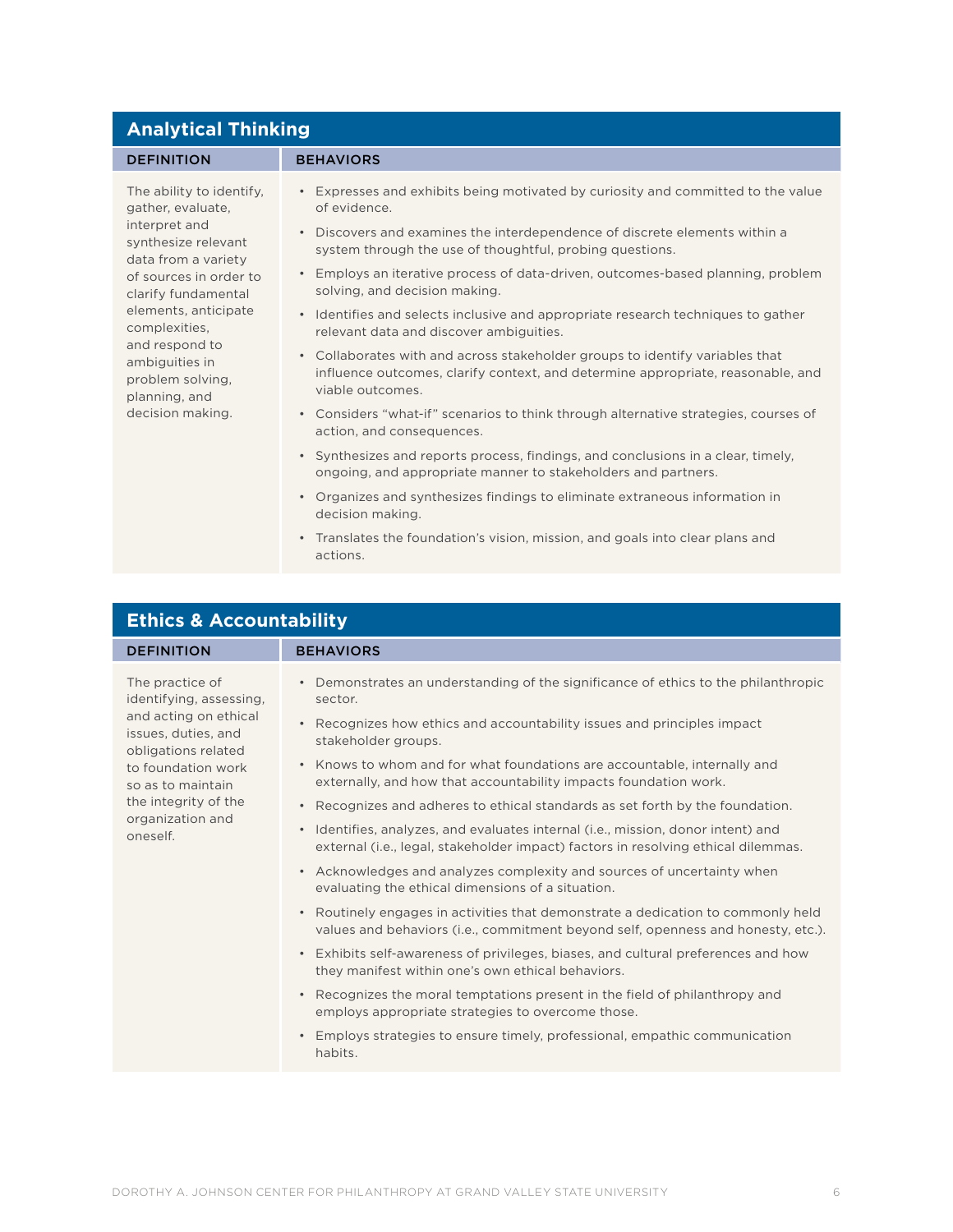| <b>Advanced Learning</b>                                                                                                                                                                                                      |                                                                                                                                                                                                                                                                                                                                                                                                                                                                                                                                                                                                                                                                                                                                                                                                                                                                                                                                                                                                                                                                                                                                                                                                                                                                                                                                                                                        |  |
|-------------------------------------------------------------------------------------------------------------------------------------------------------------------------------------------------------------------------------|----------------------------------------------------------------------------------------------------------------------------------------------------------------------------------------------------------------------------------------------------------------------------------------------------------------------------------------------------------------------------------------------------------------------------------------------------------------------------------------------------------------------------------------------------------------------------------------------------------------------------------------------------------------------------------------------------------------------------------------------------------------------------------------------------------------------------------------------------------------------------------------------------------------------------------------------------------------------------------------------------------------------------------------------------------------------------------------------------------------------------------------------------------------------------------------------------------------------------------------------------------------------------------------------------------------------------------------------------------------------------------------|--|
| <b>DEFINITION</b>                                                                                                                                                                                                             | <b>BEHAVIORS</b>                                                                                                                                                                                                                                                                                                                                                                                                                                                                                                                                                                                                                                                                                                                                                                                                                                                                                                                                                                                                                                                                                                                                                                                                                                                                                                                                                                       |  |
| To engage in a<br>process of continuous<br>learning that supports<br>$\bullet$<br>collecting relevant<br>data to be acted on<br>in the refinement<br>and scaling of<br>programming/<br>initiatives.<br>$\bullet$<br>$\bullet$ | • Demonstrates an understanding of the value and impact of continuous learning<br>related to foundation mission, vision, and effectiveness.<br>Identifies and explains the connection between evaluation and learning.<br>• Understands one's role and responsibility in initiating, establishing, and growing<br>learning culture.<br>Engages and leads others in a continuous process of learning that relies on data<br>to inform each step in the cycle: plan, do, assess, reflect, refine.<br>Identifies, designs, and facilitates relevant learning opportunities (internally and<br>externally) including individuals, roles, teams, departments, and boards.<br>Identifies, plans, and advocates for adjustments and innovations in<br>organizational processes, structures, and practices based on learning.<br>Recognizes that individuals and groups can gain and demonstrate knowledge<br>and skills in a variety of ways.<br>• Demonstrates open and positive curiosity about the knowledge, experience,<br>skills, and capabilities of diverse groups of stakeholders.<br>• Questions assumptions about requirements, qualifications, expectations,<br>and norms.<br>• Assesses the impact of initiatives on individuals and stakeholder groups.<br>• Recognizes, leverages, and facilitates opportunities to engage diverse<br>perspectives in learning and innovation. |  |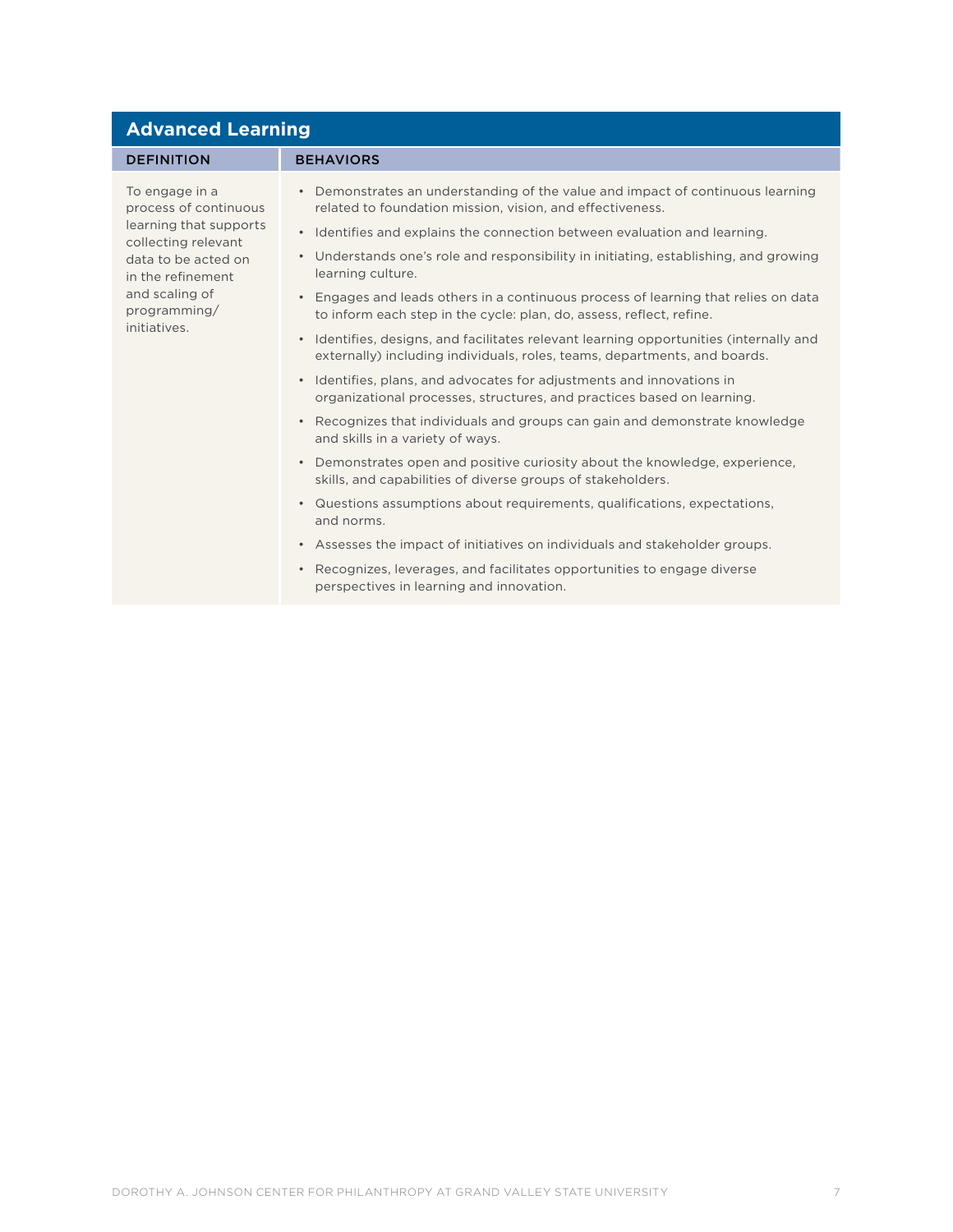### DIMENSION 2:

### **Relationships & Field-Building**

Sector knowledge and capacity building are examples of the types of skills program officers rely on to engage with the broader philanthropic sector and recognize opportunities.

| <b>Communication</b>                                                                                                                        |                                                                                                                                                                                                                                                                                                                                                                                                                                                                                                                                                                                                                                                                                                       |
|---------------------------------------------------------------------------------------------------------------------------------------------|-------------------------------------------------------------------------------------------------------------------------------------------------------------------------------------------------------------------------------------------------------------------------------------------------------------------------------------------------------------------------------------------------------------------------------------------------------------------------------------------------------------------------------------------------------------------------------------------------------------------------------------------------------------------------------------------------------|
| <b>DEFINITION</b>                                                                                                                           | <b>BEHAVIORS</b>                                                                                                                                                                                                                                                                                                                                                                                                                                                                                                                                                                                                                                                                                      |
| The ability to and<br>practice of effectively<br>exchanging<br>information with and<br>between internal<br>and/or external<br>stakeholders. | • Identifies and implements appropriate and effective communication strategies<br>based on communication type, purpose, audience, and platform.<br>Exhibits awareness of one's own communication tendencies and styles.<br>$\bullet$<br>Expresses ideas and information clearly and concisely in various contexts across<br>$\bullet$<br>communication types.<br>Respectfully clarifies and negotiates complex or technical information.<br>$\bullet$<br>Interprets and synthesizes proposal elements in response to foundation<br>$\bullet$<br>requirements.<br>Employs interpersonal communication skills to lessen the impact of power<br>$\bullet$<br>dynamics, build trust, and avoid ambiguity. |
|                                                                                                                                             | Recognizes and anticipates how different perspectives, unwritten rules, and<br>$\bullet$<br>implicit and explicit biases impact communication.                                                                                                                                                                                                                                                                                                                                                                                                                                                                                                                                                        |
|                                                                                                                                             | Engages skillfully across stakeholder groups to generate input from multiple<br>$\bullet$<br>points of view and perspectives.                                                                                                                                                                                                                                                                                                                                                                                                                                                                                                                                                                         |
|                                                                                                                                             | Communicates evaluation data to multiple audiences using appropriate media.<br>$\bullet$                                                                                                                                                                                                                                                                                                                                                                                                                                                                                                                                                                                                              |
|                                                                                                                                             | Provides constructive feedback effectively and appropriately.<br>$\bullet$                                                                                                                                                                                                                                                                                                                                                                                                                                                                                                                                                                                                                            |

| <b>Collaboration</b>                                                                                                                          |                                                                                                                                                                                                                                                                                                                                                                                                                                                                                                                                                                                                                                                                                                                                                                                                                                                                                                                                                                                                                                                                                                             |
|-----------------------------------------------------------------------------------------------------------------------------------------------|-------------------------------------------------------------------------------------------------------------------------------------------------------------------------------------------------------------------------------------------------------------------------------------------------------------------------------------------------------------------------------------------------------------------------------------------------------------------------------------------------------------------------------------------------------------------------------------------------------------------------------------------------------------------------------------------------------------------------------------------------------------------------------------------------------------------------------------------------------------------------------------------------------------------------------------------------------------------------------------------------------------------------------------------------------------------------------------------------------------|
| <b>DEFINITION</b>                                                                                                                             | <b>BEHAVIORS</b>                                                                                                                                                                                                                                                                                                                                                                                                                                                                                                                                                                                                                                                                                                                                                                                                                                                                                                                                                                                                                                                                                            |
| The ability to<br>drive, manage,<br>and participate in<br>activities aimed at<br>achieving shared<br>goals both internally<br>and externally. | Demonstrates an understanding of how collaboration advances and promotes<br>relationships.<br>Assesses, selects, and employs tools and models used to initiate, develop, and<br>$\bullet$<br>advance collaborations.<br>• Recognizes and values the importance of incorporating multiple perspectives<br>and building consensus with a commitment to integrate divergent perspectives<br>equitably across roles, responsibilities, and tasks.<br>Exhibits timely and frequent information sharing, problem discussion, and<br>$\bullet$<br>resolution.<br>Designs and develops action plans and communication protocols to guide<br>$\bullet$<br>collaboration.<br>• Recognizes one's own beliefs, tendencies, and cognitive styles and how they<br>impact collaboration.<br>• Reviews and explains/clarifies how to evaluate collaboration.<br>Designs and develops activities to support a shared goal that incorporate a<br>$\bullet$<br>common understanding of challenges and shared solutions.<br>Poses thoughtful, probing questions to discover and consider multiple<br>$\bullet$<br>perspectives. |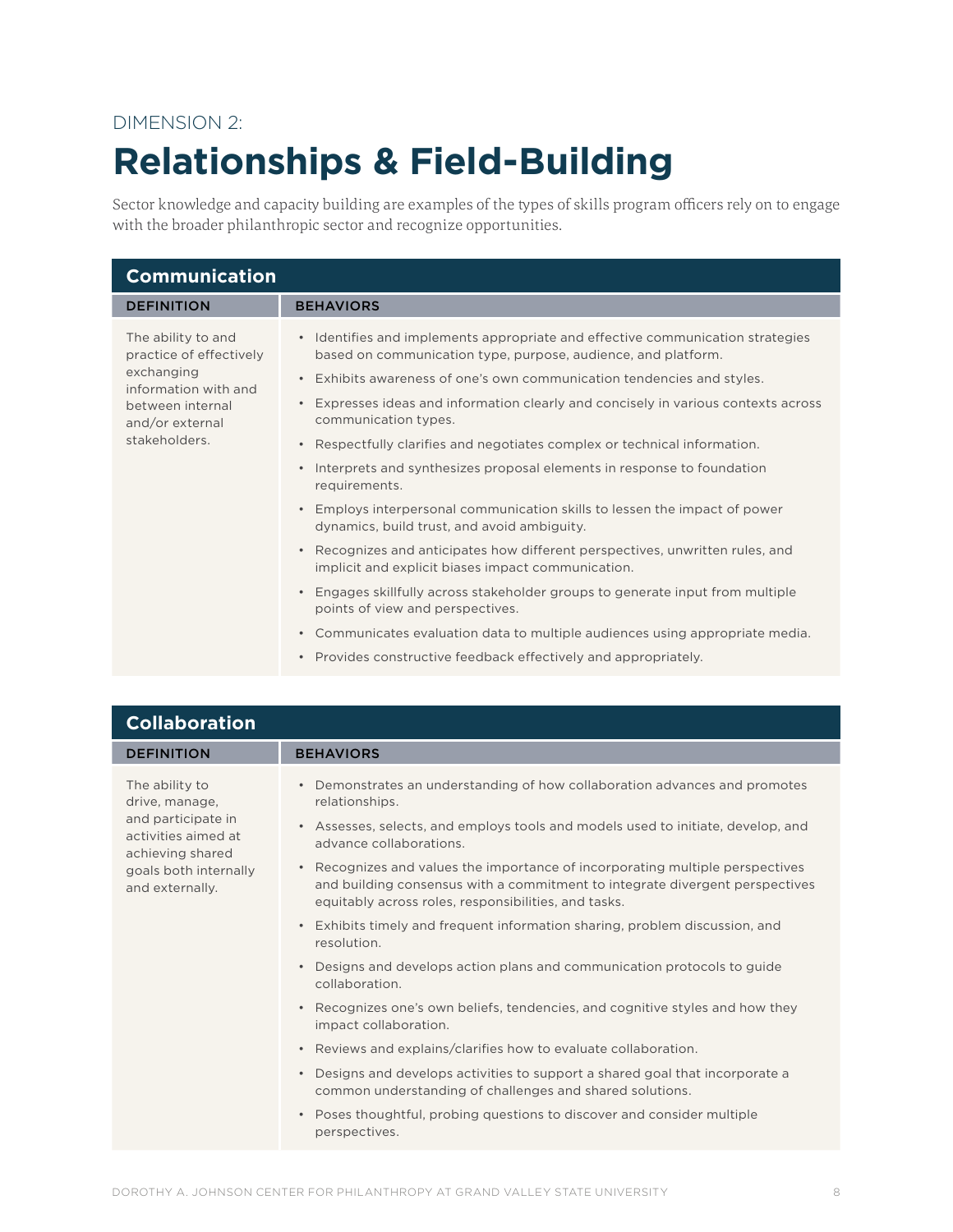| <b>Grantee-Grantmaker Relationships</b>                                                                   |                                                                                                                                                                                                                                                                                                                                                                                                                                                                                                                                                                                                                                                                                                                                                                                                                                                                                                                                                       |  |
|-----------------------------------------------------------------------------------------------------------|-------------------------------------------------------------------------------------------------------------------------------------------------------------------------------------------------------------------------------------------------------------------------------------------------------------------------------------------------------------------------------------------------------------------------------------------------------------------------------------------------------------------------------------------------------------------------------------------------------------------------------------------------------------------------------------------------------------------------------------------------------------------------------------------------------------------------------------------------------------------------------------------------------------------------------------------------------|--|
| <b>DEFINITION</b>                                                                                         | <b>BEHAVIORS</b>                                                                                                                                                                                                                                                                                                                                                                                                                                                                                                                                                                                                                                                                                                                                                                                                                                                                                                                                      |  |
| The ability to and<br>practice of cultivating<br>and sustaining strong<br>relationships with<br>grantees. | • Appreciates the power dynamics inherent in grantee-grantmaker relationships.<br>Prioritizes and practices regular, ongoing communication and dialogue that is<br>$\bullet$<br>honest, candid, and clear.<br>Demonstrates an understanding of the role and importance of grantee capacity<br>$\bullet$<br>building in the context of cultivating and sustaining strong relationships with<br>grantees.<br>Recognizes how one's own beliefs, perspective, and cognitive styles impact the<br>$\bullet$<br>grantee-grantmaker relationship.<br>Reviews and explains/clarifies how evaluation and monitoring is used to guide<br>$\bullet$<br>decision making and promote accountability within grantee-grantmaker<br>relationships.<br>• Poses thoughtful, probing questions to discover and consider multiple<br>perspectives.<br>Recognizes and acts on opportunities to support grantees via shared learning<br>$\bullet$<br>and capacity building. |  |

| <b>Grantee Capacity Building</b>                                                                                                                                                                                                          |                                                                                                                                                                                                                                                                                                                                                                                                                                                                                                                                                                                                                                                                                                                  |
|-------------------------------------------------------------------------------------------------------------------------------------------------------------------------------------------------------------------------------------------|------------------------------------------------------------------------------------------------------------------------------------------------------------------------------------------------------------------------------------------------------------------------------------------------------------------------------------------------------------------------------------------------------------------------------------------------------------------------------------------------------------------------------------------------------------------------------------------------------------------------------------------------------------------------------------------------------------------|
| <b>DEFINITION</b>                                                                                                                                                                                                                         | <b>BEHAVIORS</b>                                                                                                                                                                                                                                                                                                                                                                                                                                                                                                                                                                                                                                                                                                 |
| The methods<br>and practices of<br>providing intentional<br>support to increase<br>the effectiveness<br>of organizational<br>capacities which, in<br>turn, increase the<br>effectiveness of the<br>grantee organization<br>and its staff. | • Demonstrates an understanding of the different types of organizational<br>capacities, how they are interrelated, and how they impact overall effectiveness.<br>Demonstrates the importance of and commitment to diversity, equity, and<br>$\bullet$<br>inclusion principles and practices when assessing and determining grantee<br>capacity-building needs as well as approaches and tools of support.<br>• Recognizes the ways in which grantee capacity-building issues and<br>opportunities manifest in the grantmaking cycle.<br>• Collaboratively assesses, prioritizes, and recommends internal and external<br>grantee capacity-building strategies based on identified needs and desired<br>outcomes. |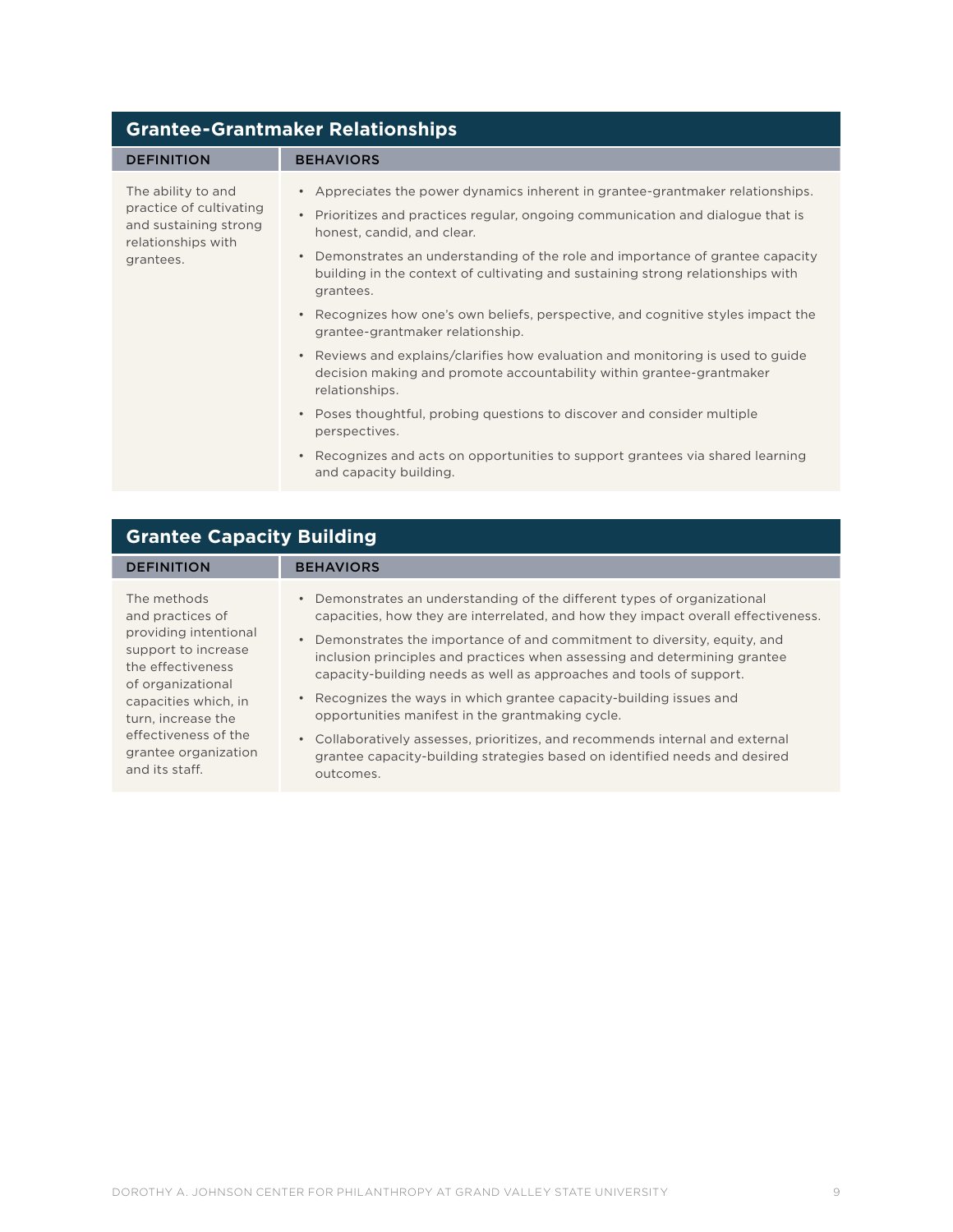| <b>Sector Knowledge</b>                                                                                                                |                                                                                                                                                                                           |  |
|----------------------------------------------------------------------------------------------------------------------------------------|-------------------------------------------------------------------------------------------------------------------------------------------------------------------------------------------|--|
| <b>DEFINITION</b>                                                                                                                      | <b>BEHAVIORS</b>                                                                                                                                                                          |  |
| A combination of<br>knowledge and<br>expertise in the<br>history, dynamics,<br>and policies<br>that shape the<br>philanthropic sector. | • Recognizes connections among concepts, theories, and principles of the<br>philanthropic sector.                                                                                         |  |
|                                                                                                                                        | • Demonstrates an understanding of the historic and contemporary role and<br>purpose of the philanthropic ecosystem.                                                                      |  |
|                                                                                                                                        | Demonstrates an understanding of key distinctions in the philanthropic sector<br>$\bullet$<br>and the corresponding laws and regulations.                                                 |  |
|                                                                                                                                        | • Identifies connections between different actors and entities within the<br>philanthropic sector as well as their connections to other sectors and industries.                           |  |
|                                                                                                                                        | • Demonstrates an understanding of historic and contemporary topics, trends,<br>and debates in the philanthropic sector.                                                                  |  |
|                                                                                                                                        | • Understands historical practices across racial groups and how they inform<br>philanthropy today.                                                                                        |  |
|                                                                                                                                        | • Connects contemporary topics, trends, and debates in the philanthropic<br>sector to the foundation's mission, strategy, culture, and other organizational<br>dimensions and activities. |  |
|                                                                                                                                        | Designs and adjusts grantmaking practice content in response to contemporary<br>$\bullet$<br>topics, trends, and debates in the philanthropic sector.                                     |  |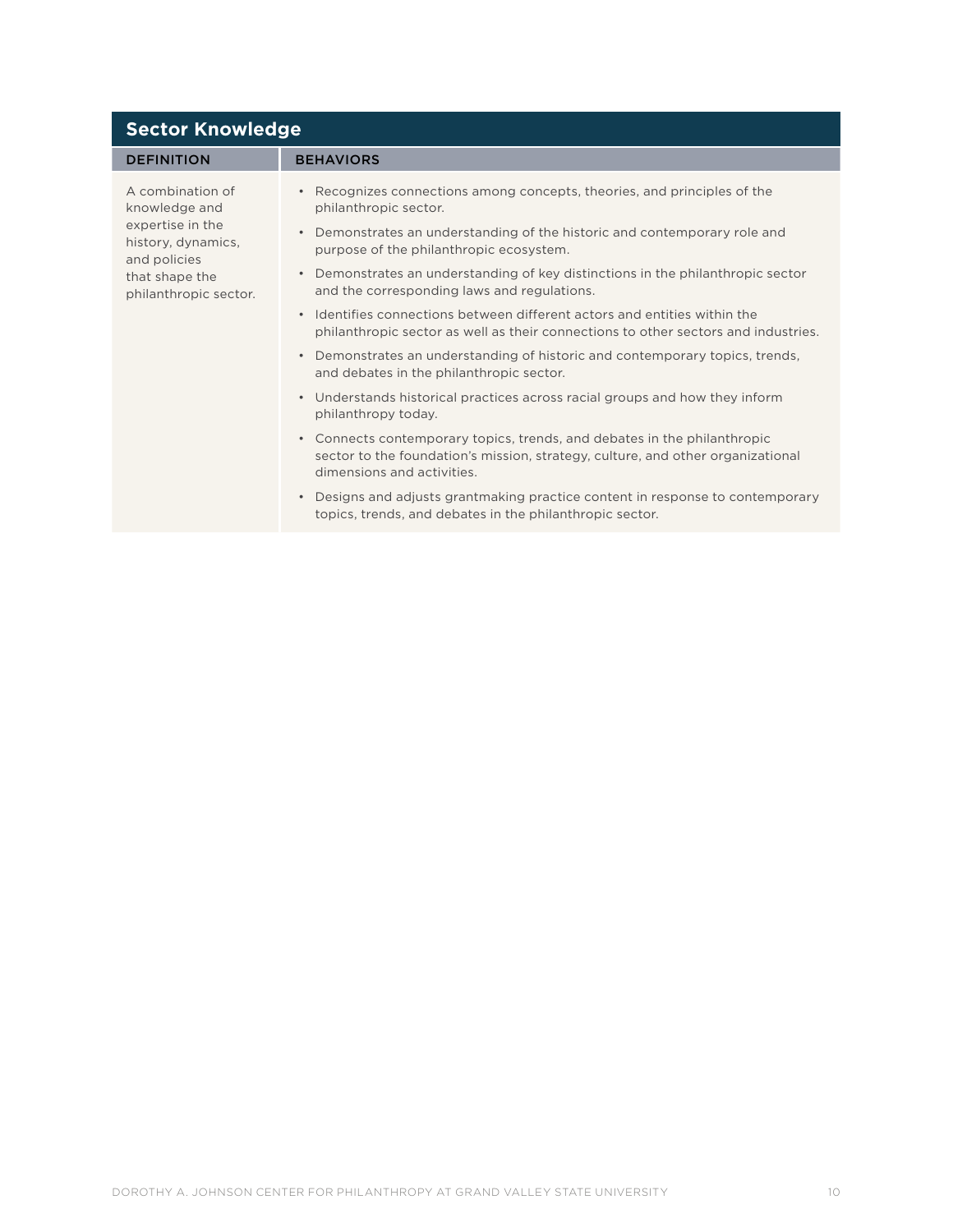### DIMENSION 3:

### **Proposals & Due Diligence**

Once potential opportunities have been identified, program officers shift to proposal solicitation and analysis. This process relies on a broad range of technical skills and knowledge including financial analysis and organizational assessment, all while honoring the foundation's theory of philanthropy and incorporating equitable processes.

#### **Proposal Solicitation, Review, and Analysis** DEFINITION BEHAVIORS The methods, processes, and practices of requesting, reviewing, analyzing, and making decisions about grant proposals. • Demonstrates an understanding of various methods for soliciting proposals. • Recognizes the importance of and communicates methods for simplifying and clarifying grant application processes. • Communicates and clarifies overarching criteria used during proposal analysis. • Applies overarching proposal evaluation criteria with consistency when reviewing and analyzing proposals. • Recognizes the core elements of a standard proposal and common characteristics of good proposals. • Appraises and determines appropriate number and variety of due diligence activities relative to the size of the grant and grantee capacity. • Develops and implements format and process for final evaluation of proposals leading to a grant recommendation.

| <b>Risk Management</b>                                                                                                                     |                                                                                                                                                                                                                                                                                                                                                                                                                                                                                                                                                                                                                                                                                                                                                                                                                                                                                                                                                                                                                                           |
|--------------------------------------------------------------------------------------------------------------------------------------------|-------------------------------------------------------------------------------------------------------------------------------------------------------------------------------------------------------------------------------------------------------------------------------------------------------------------------------------------------------------------------------------------------------------------------------------------------------------------------------------------------------------------------------------------------------------------------------------------------------------------------------------------------------------------------------------------------------------------------------------------------------------------------------------------------------------------------------------------------------------------------------------------------------------------------------------------------------------------------------------------------------------------------------------------|
| <b>DEFINITION</b>                                                                                                                          | <b>BEHAVIORS</b>                                                                                                                                                                                                                                                                                                                                                                                                                                                                                                                                                                                                                                                                                                                                                                                                                                                                                                                                                                                                                          |
| The ongoing process<br>of identification,<br>assessment, analysis,<br>and mitigation of<br>potentially disruptive<br>events or conditions. | • Utilizes a growth mindset, collaborative problem solving, and innovative<br>strategies to identify and mitigate risk.<br>Demonstrates an understanding of the inherently risky nature of philanthropy.<br>Identifies and advocates for the benefits of risk-taking related to a project or<br>$\bullet$<br>proposal.<br>Recognizes the difference between risk tolerance and risk management.<br>Demonstrates an understanding of the different types of risk, the impact on<br>programming and funding decisions, and tools for mitigation.<br>• Understands the foundation's risk profile and how it is reflected in the<br>foundation's philosophy, policies, and practices.<br>• Considers how managing risk impacts stakeholder groups.<br>Assesses, identifies, and monitors risks, available resources, and contingencies in<br>$\bullet$<br>collaboration with stakeholders to maintain the integrity of the project.<br>Engages in honest, open, two-way communication with grantees starting with<br>the application process. |
|                                                                                                                                            |                                                                                                                                                                                                                                                                                                                                                                                                                                                                                                                                                                                                                                                                                                                                                                                                                                                                                                                                                                                                                                           |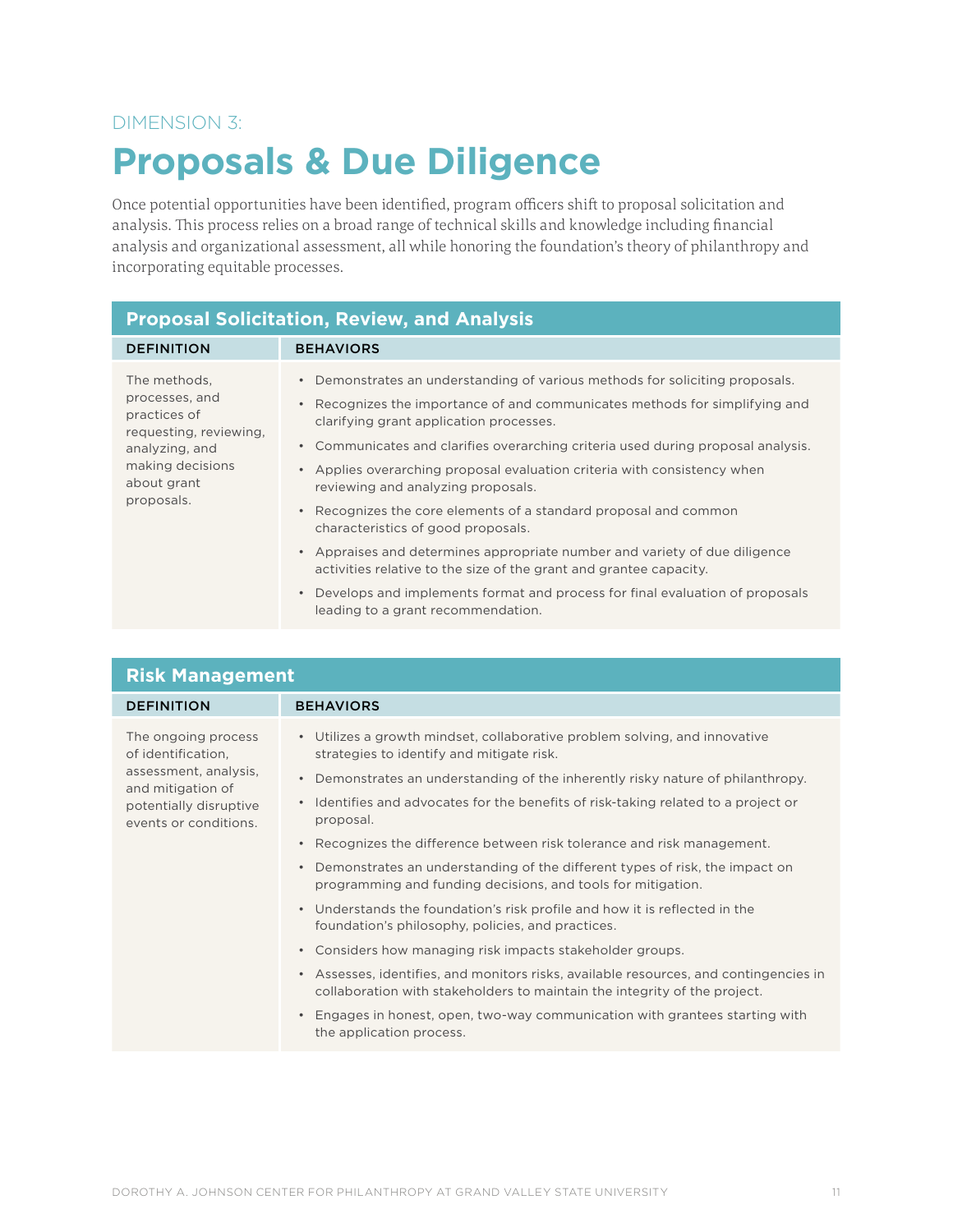### **Financial Analysis**

| <b>DEFINITION</b>                                                                                                                                                                                                                                      | <b>BEHAVIORS</b>                                                                                                                                                                                                                                                                                                                                                                                                                                                                                                                                                                                                                                                               |
|--------------------------------------------------------------------------------------------------------------------------------------------------------------------------------------------------------------------------------------------------------|--------------------------------------------------------------------------------------------------------------------------------------------------------------------------------------------------------------------------------------------------------------------------------------------------------------------------------------------------------------------------------------------------------------------------------------------------------------------------------------------------------------------------------------------------------------------------------------------------------------------------------------------------------------------------------|
| Due diligence of<br>the financial status<br>of an organization<br>that leads to<br>understanding and<br>contextualizing<br>the organization's<br>overall priorities.<br>management<br>capacity and stability.<br>and the viability of<br>the proposal. | Recognizes various sources of financial information and how to apply that<br>information in the grantmaking process.<br>Demonstrates an understanding of how financial information can be used to<br>determine the health of an organization.<br>• Analyzes and synthesizes project and organization budgets and their<br>component parts.<br>Demonstrates an understanding of the various types of independent financial<br>audits or reviews — what's involved, what to look for, and how to use them.<br>• Analyzes and synthesizes the information found in IRS tax reports.<br>Clearly communicates financial analysis findings to internal and external<br>stakeholders. |
|                                                                                                                                                                                                                                                        | Identifies, designs, and facilitates opportunities for financial capacity building                                                                                                                                                                                                                                                                                                                                                                                                                                                                                                                                                                                             |

and technical assistance for grantees.

| <b>Organizational Assessment</b>                                                                                                                 |                                                                                                                                                                                                                                                                                                                                                                                                                                                                                                                                                                                                                                                                                     |
|--------------------------------------------------------------------------------------------------------------------------------------------------|-------------------------------------------------------------------------------------------------------------------------------------------------------------------------------------------------------------------------------------------------------------------------------------------------------------------------------------------------------------------------------------------------------------------------------------------------------------------------------------------------------------------------------------------------------------------------------------------------------------------------------------------------------------------------------------|
| <b>DEFINITION</b>                                                                                                                                | <b>BEHAVIORS</b>                                                                                                                                                                                                                                                                                                                                                                                                                                                                                                                                                                                                                                                                    |
| The methods,<br>processes, and<br>practices of<br>evaluating an<br>organization's<br>capacity, capabilities,<br>and opportunities<br>for growth. | • Identifies and appraises the components of effective organizations.<br>Applies appropriate models, approaches, and tools used to conduct<br>organizational assessments.<br>Demonstrates an understanding of the different types of organizational<br>capacities.<br>• Draws connections between organizational capacities and organizational<br>lifecycle stages and explains how capacities evolve across stages.<br>• Demonstrates an understanding of the role and impact of site visits.<br>• Synthesizes organizational assessment data with the selection criteria.<br>Identifies, designs, and facilitates organizational capacity-building opportunities<br>for grantees. |

| <b>Power Dynamics</b>                                                                                                                                                               |                                                                                                                                                                                                                                                                                                                                                                                                                                                                                                                                                                                                                                                                                                                                                                                                                                                   |
|-------------------------------------------------------------------------------------------------------------------------------------------------------------------------------------|---------------------------------------------------------------------------------------------------------------------------------------------------------------------------------------------------------------------------------------------------------------------------------------------------------------------------------------------------------------------------------------------------------------------------------------------------------------------------------------------------------------------------------------------------------------------------------------------------------------------------------------------------------------------------------------------------------------------------------------------------------------------------------------------------------------------------------------------------|
| <b>DEFINITION</b>                                                                                                                                                                   | <b>BEHAVIORS</b>                                                                                                                                                                                                                                                                                                                                                                                                                                                                                                                                                                                                                                                                                                                                                                                                                                  |
| The practice of<br>acknowledging and<br>responding to the<br>effects of power and<br>privilege, both within<br>one's role and one's<br>organization, on the<br>grantmaking process. | Demonstrates an understanding of the power dynamics inherent in grantee-<br>grantmaker relationships.<br>Demonstrates an understanding of tools, approaches, and models to build<br>$\bullet$<br>awareness of power and privilege dynamics.<br>Demonstrates an understanding of how power and privilege manifest<br>$\bullet$<br>throughout the grantmaking process.<br>• Works collaboratively with and across stakeholder groups to identify norms,<br>beliefs, attitudes, and practices that exist based on power and privilege.<br>Demonstrates an understanding of various equity approaches in philanthropy.<br>Decreases the power gap between grantees and grantmakers.<br>Actively pursues opportunities to leverage privilege and share and build power<br>$\bullet$<br>in support of stakeholder groups to advance outcomes and goals. |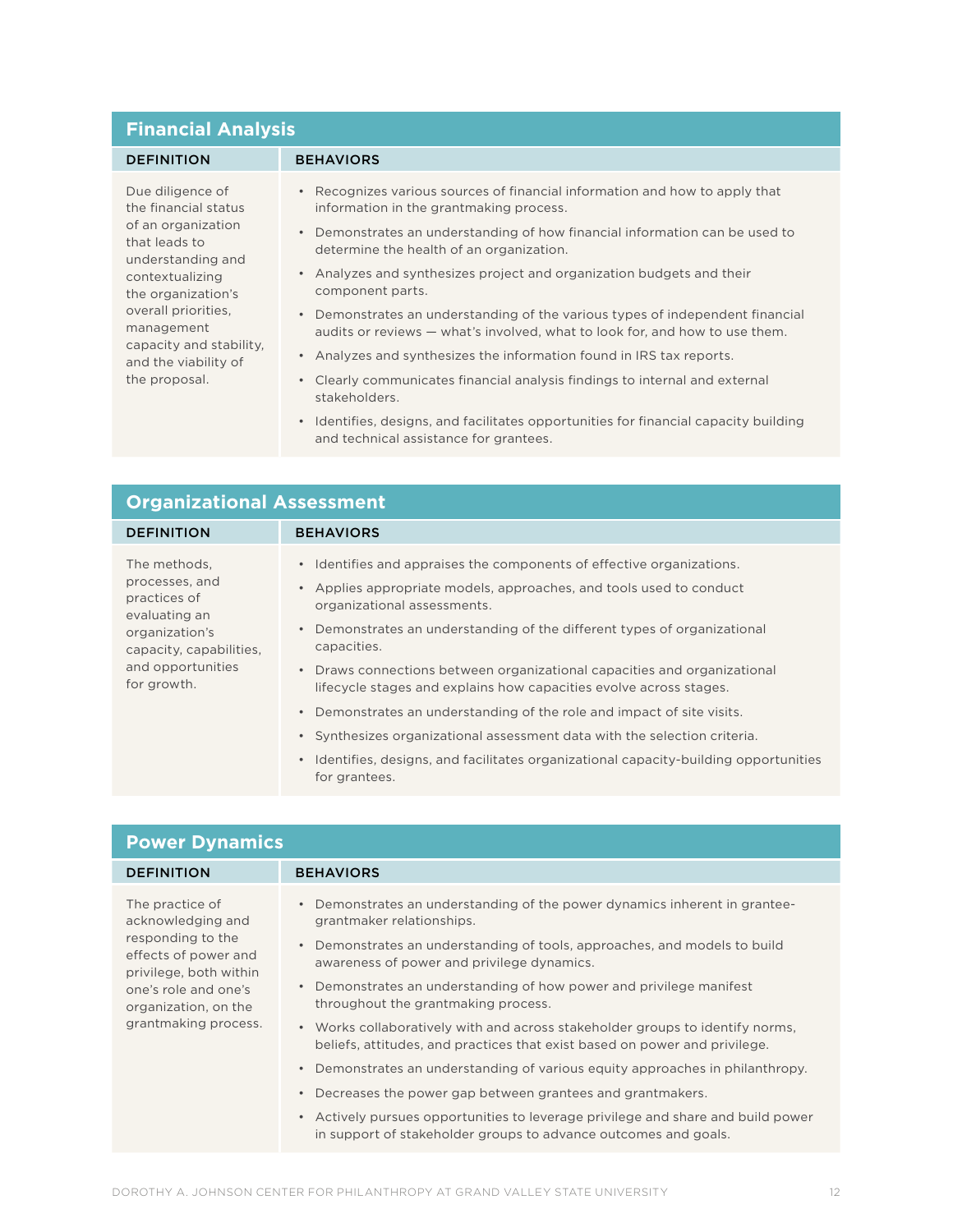### DIMENSION 4:

## **Strategy, Evaluation, and Learning**

Program officers rely on strategy development, implementation, and evaluation design and management to implement the grants process and engage in continuous improvement.

| <b>Strategy Development &amp; Implementation</b>                                                           |                                                                                                                                                                                                                      |
|------------------------------------------------------------------------------------------------------------|----------------------------------------------------------------------------------------------------------------------------------------------------------------------------------------------------------------------|
| <b>DEFINITION</b>                                                                                          | <b>BEHAVIORS</b>                                                                                                                                                                                                     |
| The methods,<br>processes, and<br>practices of<br>developing,<br>implementing, and<br>refining strategies. | • Recognizes the elements of an effective strategy (i.e., testable, realistic,<br>evidence based, etc.).                                                                                                             |
|                                                                                                            | • Identifies relevant data to measure the effectiveness of a strategy.                                                                                                                                               |
|                                                                                                            | Employs a variety of evaluation methods to assess, develop, implement and<br>$\bullet$<br>refine a strategy (e.g., observation, interview, surveys, interim reports, qualitative<br>and quantitative methods, etc.). |
|                                                                                                            | • Organizes and appropriately allocates resources in support of the strategy.                                                                                                                                        |
|                                                                                                            | • Actively seeks input from internal and external stakeholder groups when<br>developing, evaluating, or refining strategy.                                                                                           |
|                                                                                                            | • Communicates the trajectory and rationale for developing, applying, or shifting<br>strategy to a variety of internal and external stakeholders.                                                                    |
|                                                                                                            | • Observes and can articulate the impact of strategy on internal and external<br>stakeholders.                                                                                                                       |

| <b>Evaluation Design &amp; Management</b>                                                                                                                                             |                                                                                                                                                                                                                                                                                                                                                                                                                                                                                                                                                                                                                                                                                                                                                   |
|---------------------------------------------------------------------------------------------------------------------------------------------------------------------------------------|---------------------------------------------------------------------------------------------------------------------------------------------------------------------------------------------------------------------------------------------------------------------------------------------------------------------------------------------------------------------------------------------------------------------------------------------------------------------------------------------------------------------------------------------------------------------------------------------------------------------------------------------------------------------------------------------------------------------------------------------------|
| <b>DEFINITION</b>                                                                                                                                                                     | <b>BEHAVIORS</b>                                                                                                                                                                                                                                                                                                                                                                                                                                                                                                                                                                                                                                                                                                                                  |
| The methods,<br>approaches,<br>practices, and<br>terminology related<br>to designing and<br>managing evaluations<br>that are aligned with<br>an organization's<br>goals and outcomes. | Demonstrates an understanding of a range of evaluation methods and processes<br>relative to the stated outcomes and goals of a strategy and the need to balance<br>those methods and processes and adjust to stakeholder resources and capacity.<br>Designs (assesses and selects) a set of appropriate evaluation methods and<br>processes.<br>Employs basic principles of collaborative evaluation management that motivate<br>$\bullet$<br>and enable stakeholder groups to build or increase their evaluation capacity.<br>• Connects evaluation to decision making and promoting accountability amongst<br>stakeholder groups.<br>• Simplifies and streamlines evaluation requirements to account for stakeholder<br>resources and capacity. |
|                                                                                                                                                                                       | Interprets evaluation data using inclusive practice and stakeholder context.<br>$\bullet$                                                                                                                                                                                                                                                                                                                                                                                                                                                                                                                                                                                                                                                         |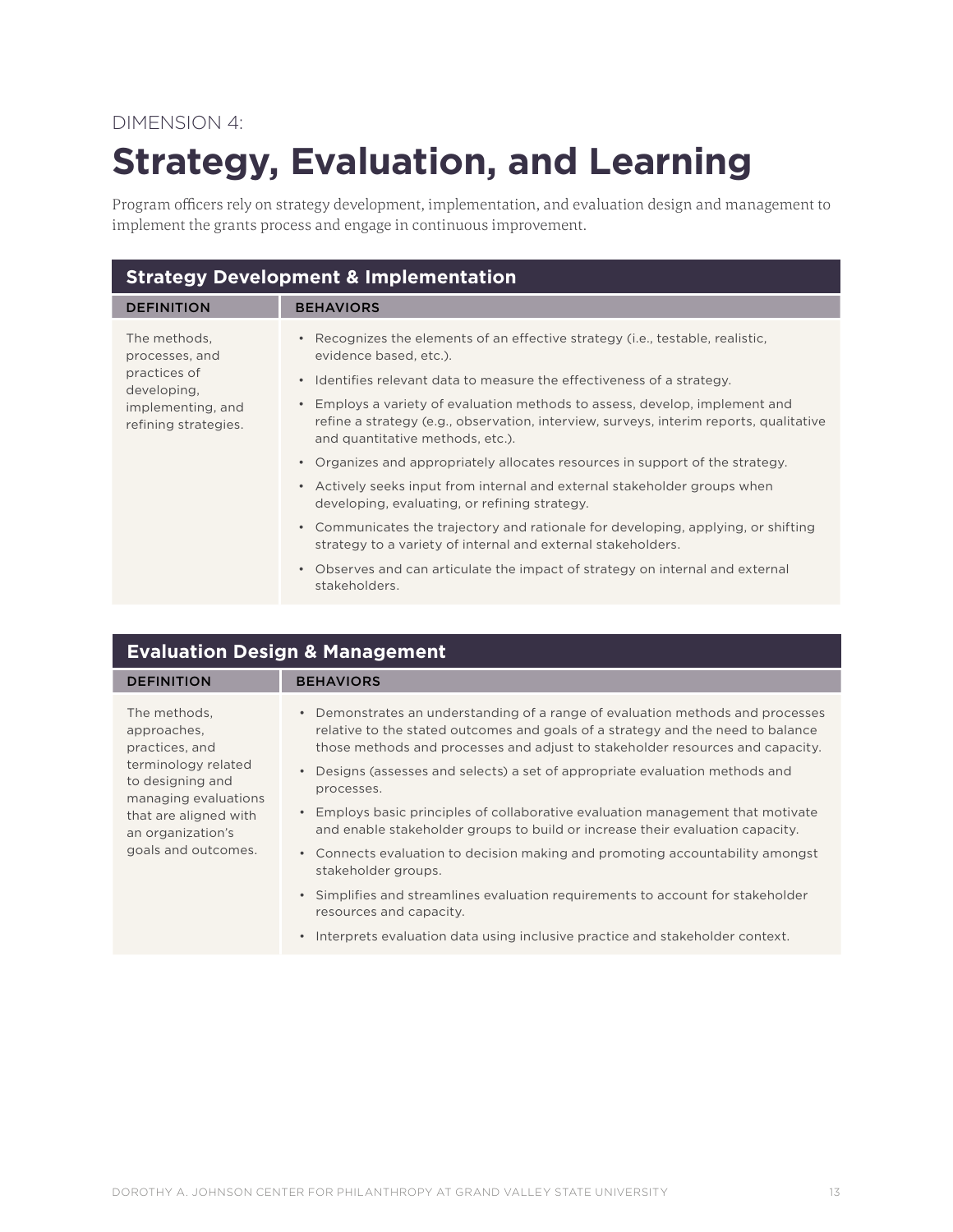| <b>Sharing Learning</b>                                                                                                 |                                                                                                                                                                                                                                                                                                                                                                                                                                                                                                                                                                                                                                                                                                                 |
|-------------------------------------------------------------------------------------------------------------------------|-----------------------------------------------------------------------------------------------------------------------------------------------------------------------------------------------------------------------------------------------------------------------------------------------------------------------------------------------------------------------------------------------------------------------------------------------------------------------------------------------------------------------------------------------------------------------------------------------------------------------------------------------------------------------------------------------------------------|
| <b>DEFINITION</b>                                                                                                       | <b>BEHAVIORS</b>                                                                                                                                                                                                                                                                                                                                                                                                                                                                                                                                                                                                                                                                                                |
| Synthesizing and<br>disseminating<br>knowledge gained<br>from evaluation with<br>internal and external<br>stakeholders. | • Organizes, combines, and synthesizes evaluation results to create actionable<br>information and resources.<br>Appraises, critiques, and communicates evaluation findings based on the<br>$\bullet$<br>stakeholder.<br>Monitors and detects new information, trends, and advancements in program-<br>$\bullet$<br>specific areas.<br>Identifies and convenes groups affected by or connected to learning outcomes.<br>$\bullet$<br>Leverages findings to reinforce and/or redefine foundation culture.<br>Continuously adjusts activities and strategies based on evaluation results.<br>$\bullet$<br>Identifies and describes relevant learning opportunities both internally and<br>$\bullet$<br>externally. |

| <b>Monitoring &amp; Reporting</b>                                                                  |                                                                                                                                                                                                                                                                                                                                                                                                                                                                                                                                                                                                                                                                                                                                                                                                                                                                                                                                                                                                 |
|----------------------------------------------------------------------------------------------------|-------------------------------------------------------------------------------------------------------------------------------------------------------------------------------------------------------------------------------------------------------------------------------------------------------------------------------------------------------------------------------------------------------------------------------------------------------------------------------------------------------------------------------------------------------------------------------------------------------------------------------------------------------------------------------------------------------------------------------------------------------------------------------------------------------------------------------------------------------------------------------------------------------------------------------------------------------------------------------------------------|
| <b>DEFINITION</b>                                                                                  | <b>BEHAVIORS</b>                                                                                                                                                                                                                                                                                                                                                                                                                                                                                                                                                                                                                                                                                                                                                                                                                                                                                                                                                                                |
| Ongoing methods,<br>processes, and<br>practices that<br>support data-driven<br>project management. | • Analyzes and selects monitoring/reporting methods, approaches, and<br>terminology based on the monitoring purpose.<br>Designs appropriate monitoring management protocols.<br>$\bullet$<br>Demonstrates an understanding of the impact of monitoring and reporting on<br>$\bullet$<br>stakeholder groups.<br>Explains the connection between monitoring activities and outcomes.<br>$\bullet$<br>• Works with stakeholders to select and identify data that are reliable, valid<br>indicators of progress.<br>Recognizes the distinction between quantitative and qualitative data-collection<br>$\bullet$<br>tools and summarizes how they are implemented based on monitoring purposes.<br>• Demonstrates how monitoring and reporting are used for decision making and<br>promoting accountability amongst stakeholders.<br>Reviews monitoring techniques with grantees to ensure feasibility.<br>$\bullet$<br>Adjusts program activities and strategies based on monitoring.<br>$\bullet$ |
|                                                                                                    |                                                                                                                                                                                                                                                                                                                                                                                                                                                                                                                                                                                                                                                                                                                                                                                                                                                                                                                                                                                                 |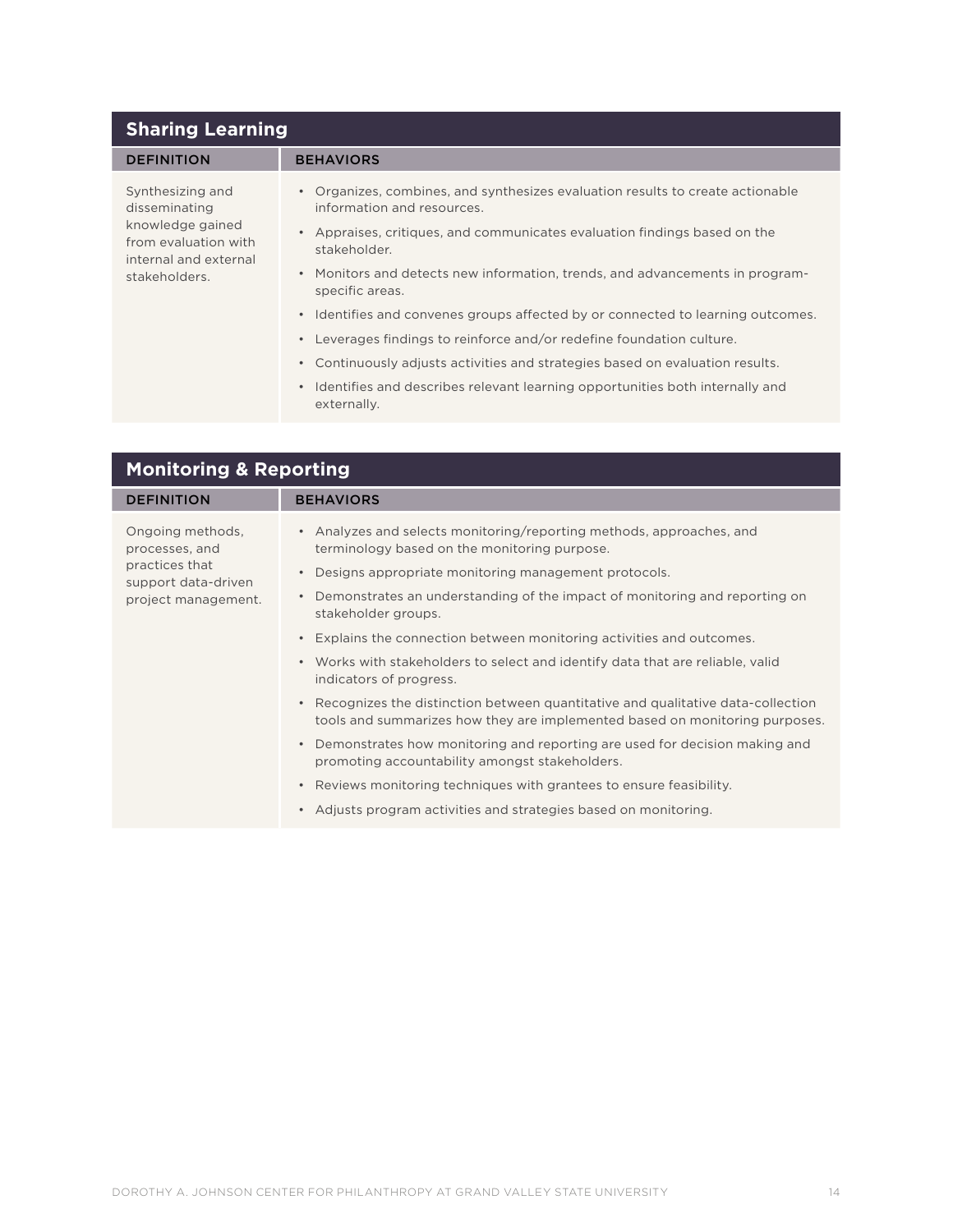### **Reuse & Licensing Information**

This Program Officer Competency Model by the Dorothy A. Johnson Center for Philanthropy at Grand Valley State University is licensed under [Attribution-NonCommercial-ShareAlike 4.0 International](https://creativecommons.org/licenses/by-nc-sa/4.0/?ref=chooser-v1).

We encourage you to adapt, share, and otherwise use these competency models to advance your own work and partnerships in philanthropy. The terms of that use include:

• **Attribution:** You must give proper credit to the work of the Johnson Center in any materials you use, create, or distribute. This attribution must include a link to this license and make clear that use of this model does not in any way imply an endorsement of your work by the Johnson Center (unless by prior arrangement). Attribution should appear as follows:

The Program Officer Competency Model was created by the Dorothy A. Johnson Center for Philanthropy at Grand Valley State University © 2021. Used under Creative Commons Attribution-NonCommercial-ShareAlike 4.0 International license.

- **NonCommercial:** You may not use this material for any commercial purposes, unless by prior arrangement.
- **ShareAlike:** Any materials you create and distribute must be subject to the same terms as this license.

For inquiries, please contact the Johnson Center at [jcp@gvsu.edu](mailto:jcp@gvsu.edu).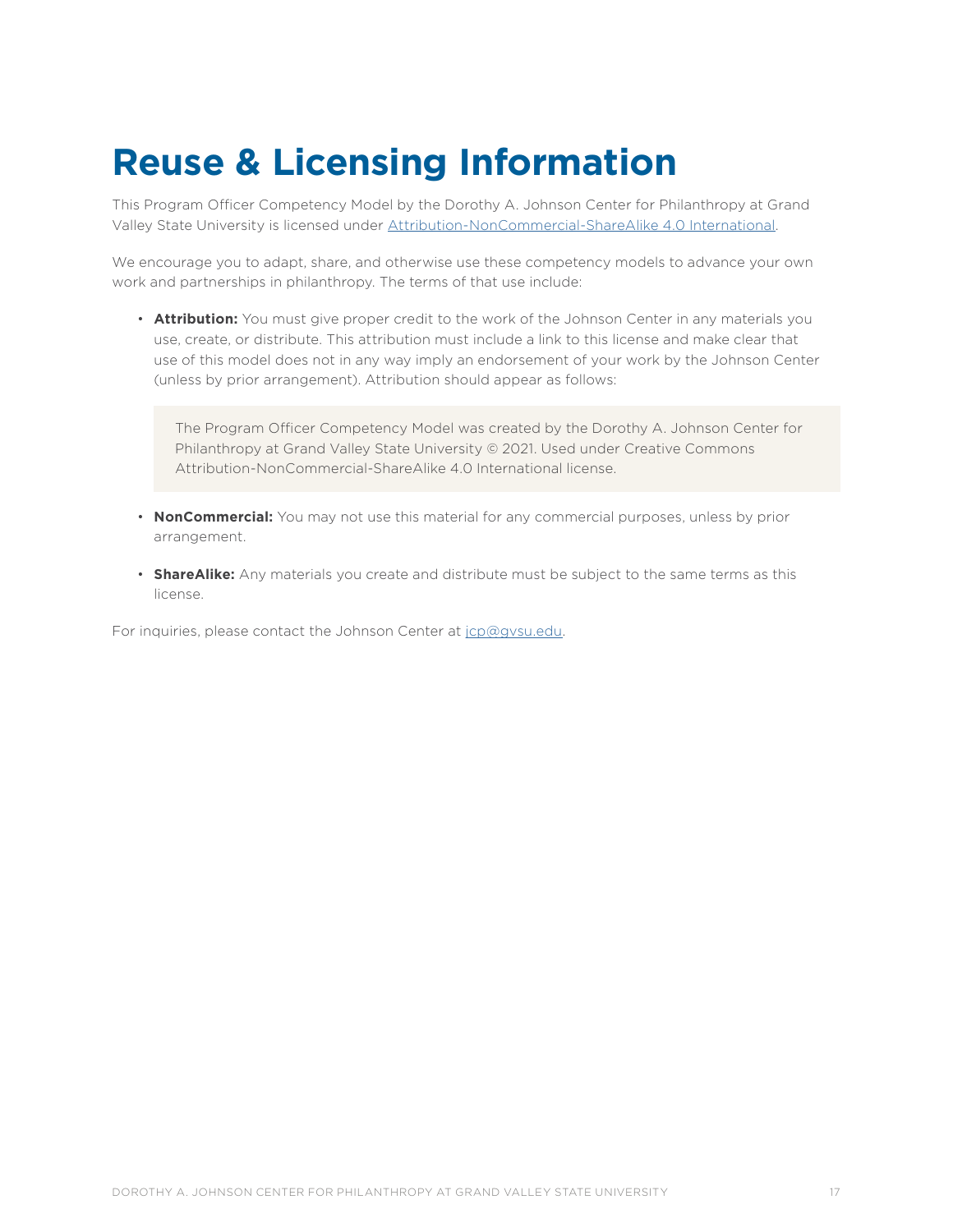### **Glossary**

#### **Active Listening**

Attentiveness, withholding judgement, asking open-ended questions, clarifying, paraphrasing.

#### **Communication Type**

Verbal, non-verbal, written, visual.

#### **Diversity**

The state of being composed of a demographic mix of people, taking into account, elements of difference across national origins, languages, ethnicities, races, skin colors, cultures, generations, religions, spiritualities, socioeconomic backgrounds, gender identities and sexual orientations as well as different skills, abilities, customs, values, behavioral styles and beliefs. (MNA Glossary of Terms)

#### **Equity**

The presence of justice and fairness within the procedures, processes, and distribution of resources by institutions or systems. Facing equity issues requires an understanding of the underlying or root causes of inequalities and oppression within our society.

#### **Ethical Dilemma**

A situation in which a difficult choice has to be made between two courses of action, each firmly rooted in one of four basic core values: Truth vs. Loyalty: Individual vs. Community; Short term vs. Long Term; Justice vs. Mercy.

### **External**

The field, other funders, grantees, stakeholders, community partners, etc.

### **Inclusion**

The full engagement of individuals sharing power at all levels of [engagement with] an organization. All [stakeholders] are valued, respected and supported. The act of inclusion is reflected in an organization's culture, practices and relationships that support a [diversity] and is an intentional demonstration that counters the historical exclusion of underrepresented communities. Inclusive organizations ensure equal and full participation in decision-making processes by considering all views. (MNA Glossary of Terms)

### **Inclusive Practice**

The routine practice of intentionally including diverse stakeholders and perspectives fairly and equally throughout the grant making cycle both internally and externally.

### **Internal**

At the organizational level and/or within the foundation.

### **Moral Temptation**

Right vs. wrong — clearly based on the core values that a person possesses.

### **Platform**

1:1, small/large group, in-person, web-based, television, radio, print media, etc.